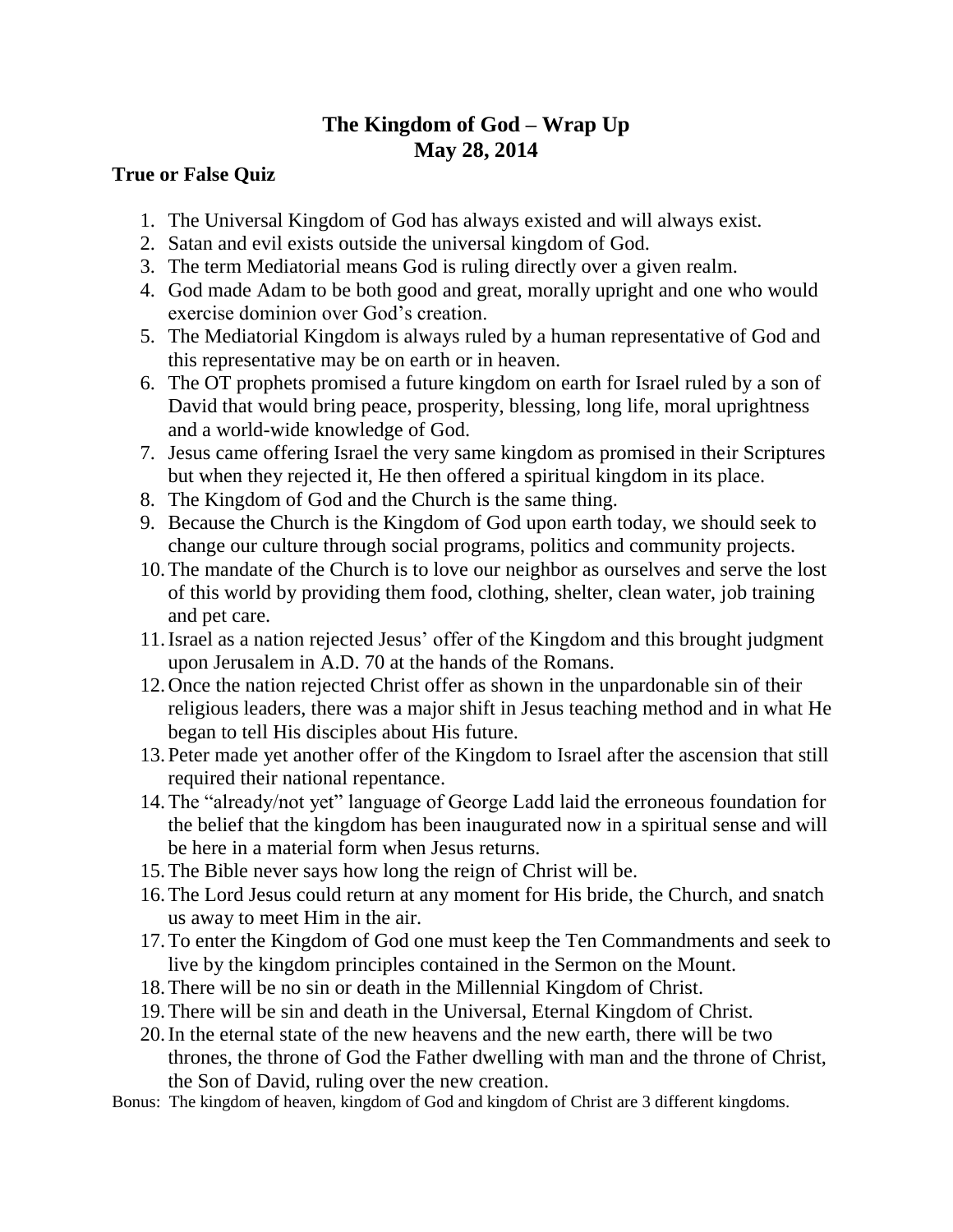## **What is the Church's Relationship to the Kingdom?**

Helpful edited summary from Dr. Michael Vlach, prof. at TMS

I. The church is not the kingdom of God on earth, but is related to God's kingdom plan.

II. The OT predicted that Gentiles would be blessed as a result of the coming of God's King and the establishment of God's kingdom. But the OT did not predict the church in which Jews and Gentiles become "one new man." This mystery revealed in NT era. See esp. Eph. 2-3.

III.As people are saved (born again/born from above) they become sons and heirs of the coming kingdom that will be established with Jesus' second coming.

IV.As sons and heirs of the coming kingdom, Christians are to exhibit the righteous characteristics required for all who will enter God's kingdom. See Sermon on the Mt.

V. The spiritual blessings (not physical) of the New Covenant, which are part of God's kingdom plan, are poured out on all who believe in Jesus, meaning all members of the church. This is a partial fulfillment of the New Covenant with Israel.

VI.The church can preach about the kingdom of God to unbelievers in these ways:

A. It can tell unbelievers that being born again is the only way to enter the kingdom of God (John 3:3).

B. It can tell unbelievers to repent because the King is coming.

C. It can tell unbelievers that they can experience some spiritual blessings of the kingdom such as forgiveness of sins and the indwelling presence of the Holy Spirit. (The physical blessings of the New Covenant, though, are future.)

VII. The church should not tell people the following:

A. The kingdom of God is only a spiritual reality. FACT: The kingdom of God is both physical and spiritual. The full manifestation of the kingdom of God will take place on a regenerated and restored earth (see Matt. 19:28; Acts 3:19-21)

B. The kingdom of God is advancing in a postmillennial sense. FACT: Not true.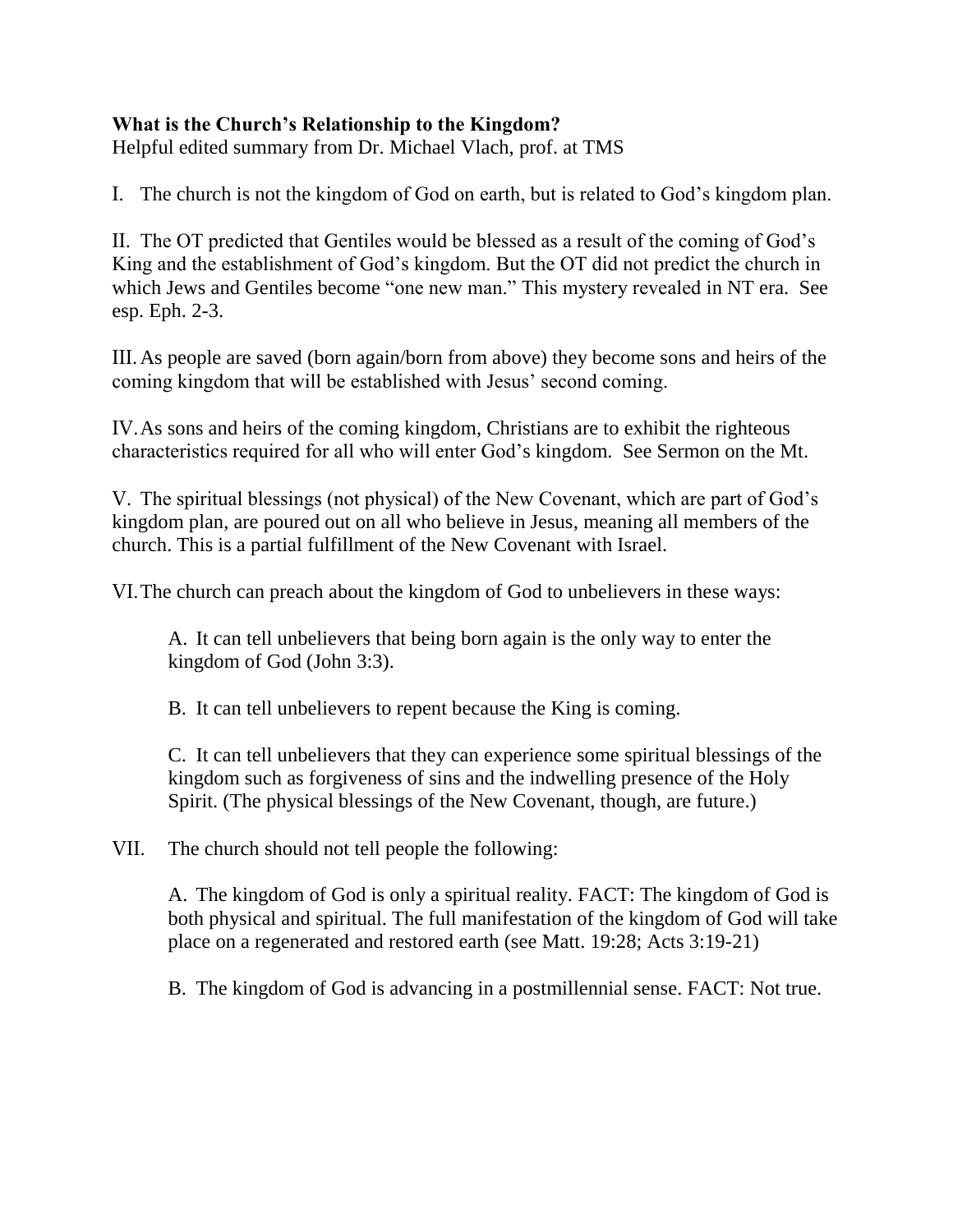### **Helpful Overview of the People of God in Redemptive History By Michael Vlach**

- **1. Genesis 1–11:** Emphasis on global matters—Creation, Fall, Global Flood, Babel and start of nations and languages. (church not revealed)
- **2. Genesis 12—Malachi:** Emphasis on nation Israel as channel and means for future blessings to the nations of the world/all the families of the earth. (church not revealed although Gentile salvation and participation in Israel's covenants promised. Israel was to be a light to the nations/Gentiles)
- **3. Matthew–Acts 7:** Emphasis on Israel & Jesus Christ who will restore the nation Israel and bring blessings to the Gentiles. The message of salvation and the kingdom is proclaimed primarily to the people of Israel. (The church is only mentioned twice in the Gospels, both in a futuristic context)
- **4. Acts 8 –Revelation 3:** Emphasis on the church and Gentile salvation, not Israel, now in a state of temporary & partial hardening until the fullness of the Gentiles has come in (109 references to the church from Acts through Revelation 3; the church is commissioned to make disciples of all nations).
- *5.* **Revelation 4–22:** Emphasis on Israel and the nations with the church participating in ruling the nations/reigning with Christ forever. (The term "church" not mentioned until closing words of Revelation in 22:16). Nations are referred to three times in the Eternal State.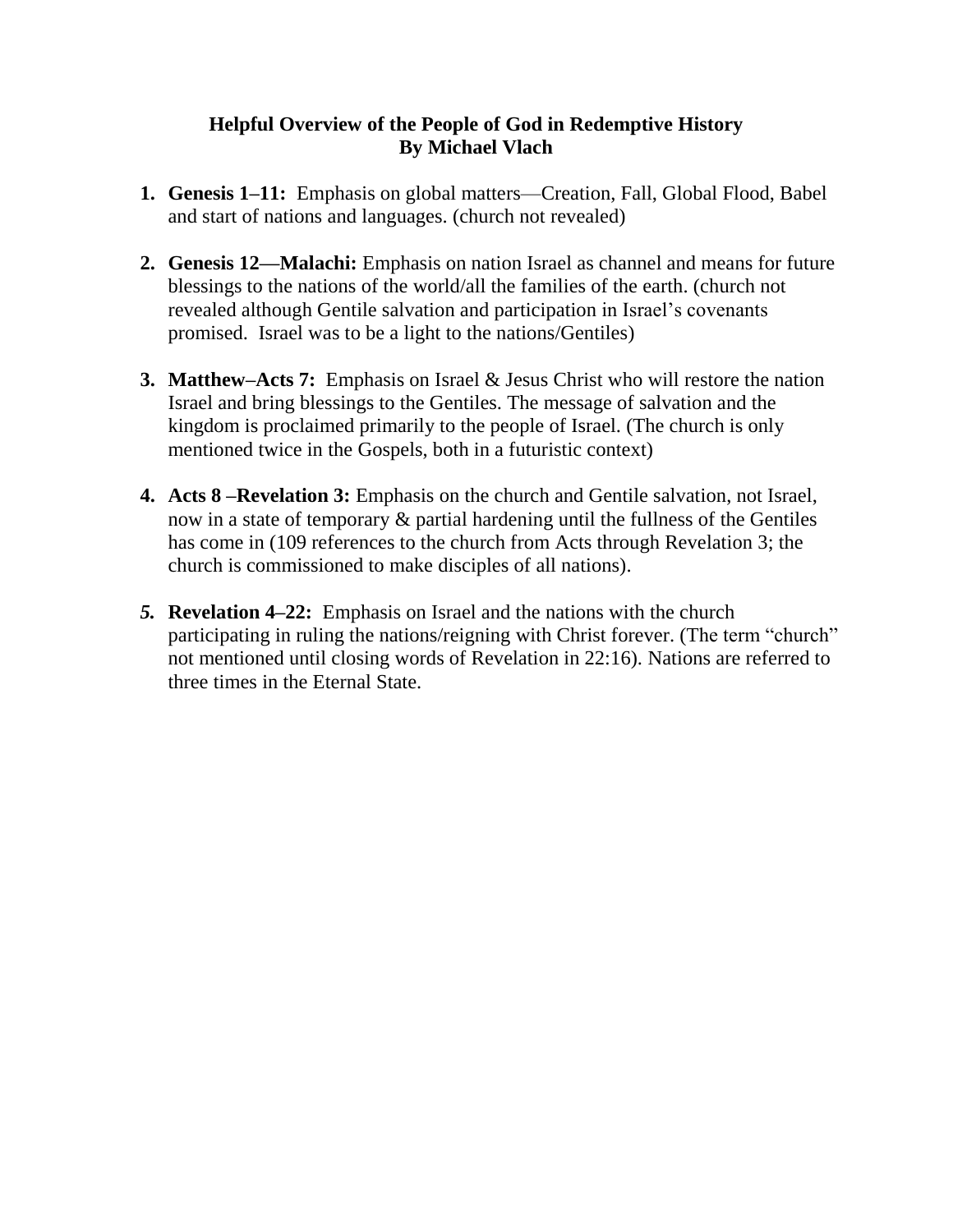#### **Review Eschatology 101 – definitions, The Cripplegate blog, by Jesse Johnson**

Here are some basic definitions of terms to help you make sense of different views on eschatology:

**Eschatology:** the study of future prophesied events associated with the Second Coming of Jesus, the kingdom, and eternity. Literally it is the study of the "end times," but much of the study focuses on the rapture and the tribulation, two events that happen at least 1,000 years before the "end times." Hence, my definition is better than the dictionary's.

**Millennium:** A 1,000 year period where Jesus reigns over the earth. This period sees the restoration of Israel, and the fulfillment of the promises and prophecies given to Israel in the OT. Satan is bound, and the earth is inhabited by both resurrected believers as well as people who were born during the kingdom. It is described all over the book of Isaiah, but especially in Isa 24, 51, 54, 60, 65-66. It is also detailed in Ezekiel 37-48, Daniel 7, Zechariah 8, and Revelation 19- 20.

**Second Coming:** A term that refers to the events that take place around the return of Jesus to earth. These events include the rapture, the tribulation, the anti-Christ, the abomination described in Daniel 9 and 2 Thess 2, and the physical return of Jesus to earth.

**Post-millennialism**: The belief that the Second Coming occurs after the millennium. This is held by Douglas Wilson, R. C. Sproul, and Tim Keller.

**Pre-millennialism:** The belief that the Second Coming occurs before the millennium. This is held by John MacArthur, John Piper, D. A. Carson, and Wayne Grudem.

**Amillennialism:** The belief that that millennium is not an actual time period, but rather that scripture's descriptions of that time period should be interpreted as being fulfilled in this age, and often spiritually. In other words, there is no millennium, and the kingdom of God on earth is now. This view is held by Michael Horton (and almost every Presbyterian you have ever met), Mark Dever, and J. I. Packer.

**The Tribulation**: The final period of this age, before the kingdom. It is a period marked by the wrath of the anti-Christ poured out in the world, as well as by the wrath of God seen through the breaking of the seals, the trumpets, and the bowls described in Revelation. Daniel 9 describes it as a period lasting seven years. Jesus describes it as a time of "great suffering unlike anything that has happened from the beginning of the world" [\(Matthew 24:21\)](http://biblia.com/bible/esv/Matthew%2024.21).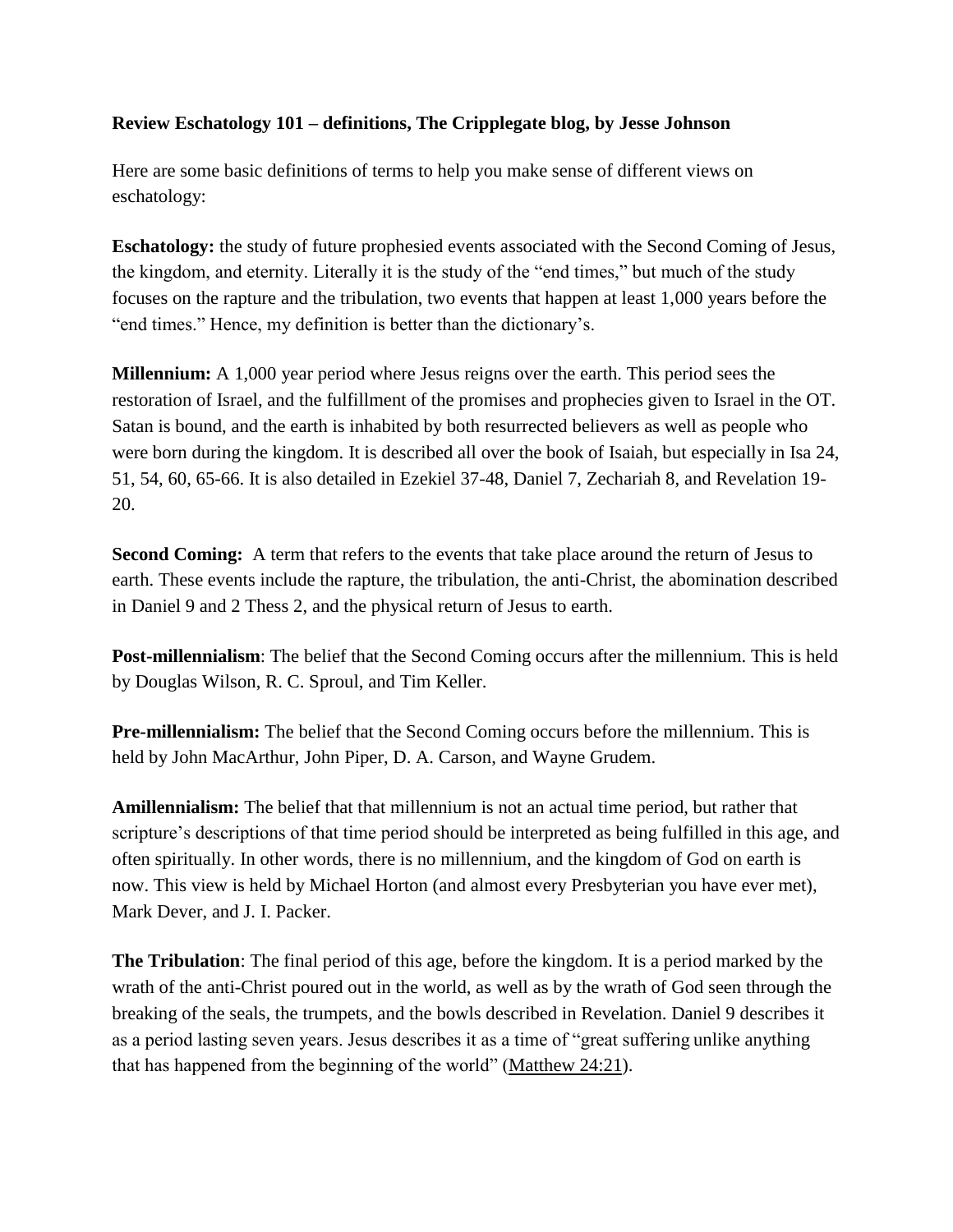**The Anti-Christ:** The religious world leader who is opposed to the gospel, while claiming to be here in Christ's name. Through history, [the Pope has been seen to hold this title,](http://thecripplegate.com/a-friendly-reminder-the-pope-is-probably-the-antichrist/) while leaving room for a final anti-Christ to come during the tribulation, and lead the final assault on Israel [\(2](http://biblia.com/bible/esv/2%20Thess%202.8)  [Thess 2:8,](http://biblia.com/bible/esv/2%20Thess%202.8) [1 John 2:18.](http://biblia.com/bible/esv/1%20John%202.18)

**The abomination of desolation:** The time described in Daniel 9 where the anti-Christ reveals himself in the middle of the seven-year tribulation. Daniel refers to this event as coming on "the wing of abominations" with the point of making the temple "desolate" [\(Daniel 9:27\)](http://biblia.com/bible/esv/Daniel%209.27). Jesus takes that phrase and shortens it to "the abomination of desolation" [\(Matthew 24:15\)](http://biblia.com/bible/esv/Matthew%2024.15).

**The Rapture**: The physical removal of the church from the earth. When Jesus comes in the clouds with the souls of believers who have already died, and they are reunited with their bodies in the air, while Christians who are still alive are physically "caught up together with them in the clouds to meet the Lord in the air"  $(1$  Thess 4:17). This event closes out the church age, and is described in [John 14:3,](http://biblia.com/bible/esv/John%2014.3) [1 Corinthians 15:51-53,](http://biblia.com/bible/esv/1%20Corinthians%2015.51-53) [1 Thessalonians 4:14-18](http://biblia.com/bible/esv/1%20Thessalonians%204.14-18) .

There are three main views about the timing of the rapture. But remember that all three of these views only make sense inside of premillennialism. In other words, the timing of the rapture is a debate that doesn't really make sense to post-millennialists or amillennialists.

**Post-tribulational:** The belief that the rapture happens after the tribulation. The church is raptured, and then returns to the earth immediately to reign with the Lord in the kingdom. This is held by Piper and Douglas Moo.

**Pre-wrath:** The view that the rapture happens sometime during the second half of tribulation; This view stresses that the first part of the tribulation is the anti-Christ's wrath on the world, while the second part is God's wrath. It is the later that the church is saved from. This view is held by James MacDonald.

**Pre-tribulational:** The view that the rapture will occur before the seven-year tribulation. The church is removed from the earth for seven years, then returns with the Lord at the end of the tribulation. This view is held by MacArthur, as well as the Apostle Paul :).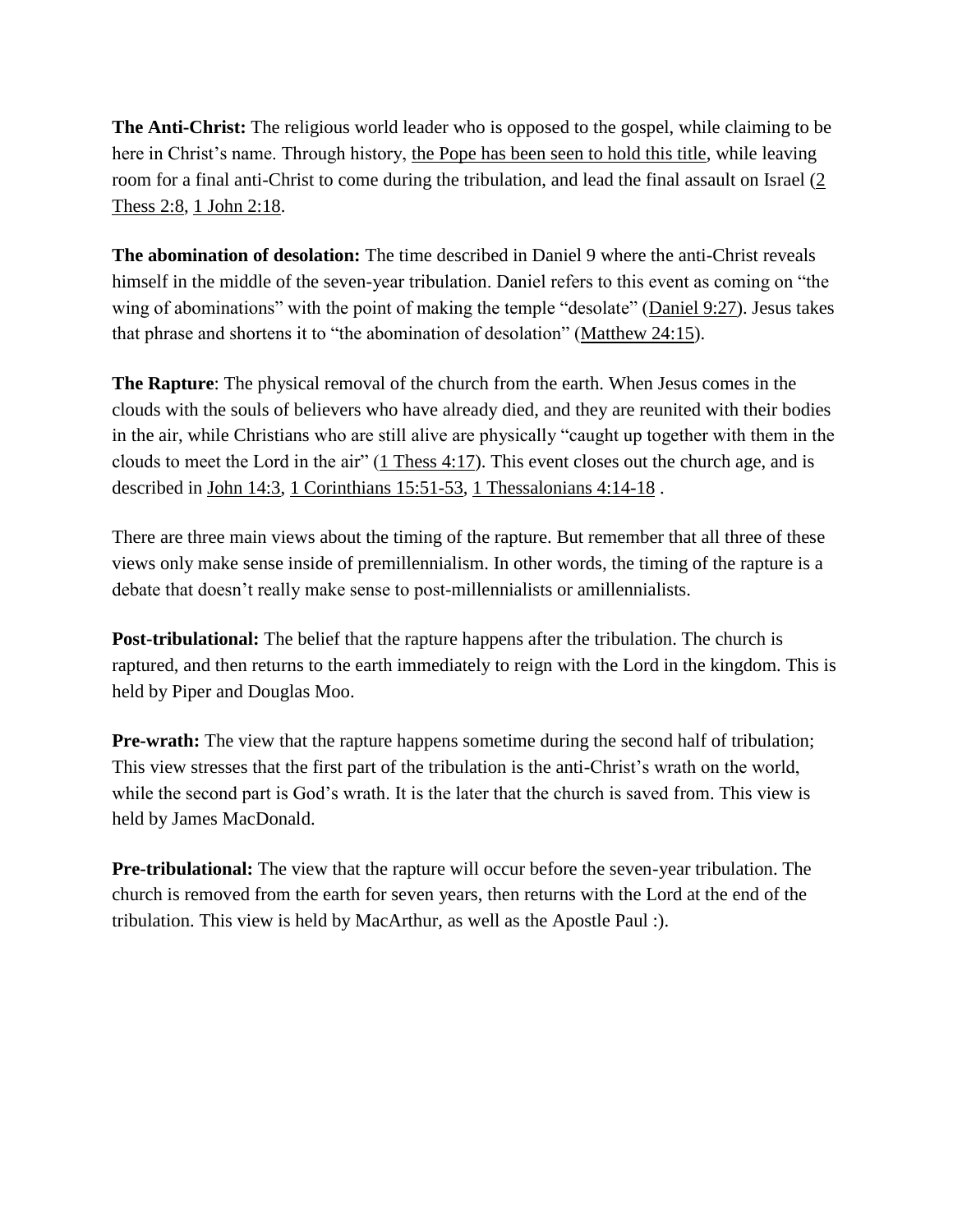## **Final Review and Evaluation of Systems of Interpretation:**

## **Classic Amillennialism (aka supercessionism or replacement theology)**

- Most influential proponent was Augustine and his writing, The City of God
- Allegorized or spiritualized promises to Israel and transferred them to the Church, the "new Israel"
- $\bullet$  Held a Spiritual kingdom view, with church = kingdom
- Led to theological anti-Semitism
- Blindly followed by most Reformers, like Luther and Calvin
- Adopted by Roman Catholic Church & most main-line denominations
- interprets large portions of prophecy using a broad, general interpretation vs line by line and word by word
- often involves the position of interpretation of the book of Revelation called preterism
	- o There are four approaches in church history to interpret Revelation
		- Preterist all of it happened during John's lifetime
		- **Historicist** it laid out history from the  $1<sup>st</sup>$  century fwd; led to the view adopted by Reformers that Rome was Babylon and the Pope the Antichrist
		- Idealist or Spiritualist Rev. is poetical, symbolical and spiritual in nature; everything is spiritualized; timeless truths about the battle between good and evil; nothing is identified as a future event
		- Futurist prophecy of yet future events surrounding  $2<sup>nd</sup>$  coming and beyond
- John 18:36 is favorite proof text of Amillennialism
- As early as  $2<sup>nd</sup>$  century, anti-Semitism began to creep into the predominantly Gentile church. This grew over the centuries, helped along by such notable church fathers as Jerome, Ambrose, Chrysostom, Cyril of Alexandria, Augustine, and later Luther, Calvin, other Reformers and most Puritans.
- some movement recently to re-evalute a future for national, ethnic Israel (in large part because of the Holocaust and May 14, 1948), yet highly reluctant to ascribe territory to Israel as a nation or to allow a divine right to the land now

## **Dispensationalism (refer back to Blair's class on 2/12/14 on web site; using Vlach's material at Theologicalstudies.org):**

From Charles Ryrie, three essentials to Dispensationalism:

- 1) a distinction between Israel and the Church;
- 2) literal hermeneutics throughout;
- 3) the glory of God as the sole underlying purpose of God in the world.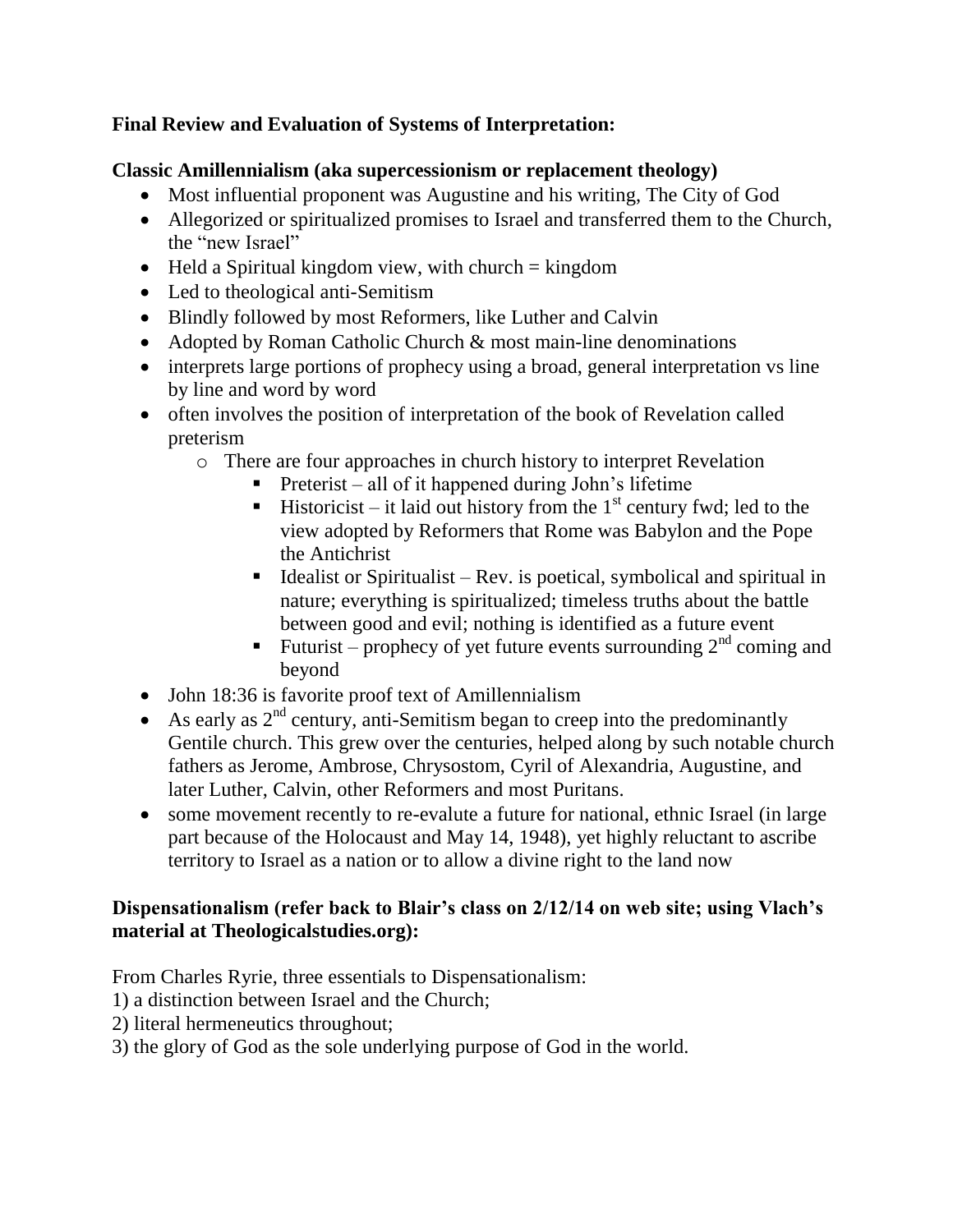- **Classic (ca. 1850 – 1940's):** Darby, Scofield, Chafer 7 or 8 dispensations of God's dealing with mankind, placing man under some condition, with each ending in man's failure. Weakness: categories too hard and fast, didn't recognize the overlapping of dispensations.
- **Revised or Modified (ca. 1950 – 1985):** John Walvoord, Dwight Pentecost, Charles Ryrie, Charles Feinberg, Alva McClain

Two distinct peoples of God in redemptive history: Israel and the Church, with different dispensational roles and responsibilities for each but means of salvation the same – by grace alone thru faith alone in Messiah alone.

Distinction between Israel and the Church continues throughout eternity, with Church and Israel existing together during the M.K. and Eternal Kingdom.

Only one New Covenant, made with Israel, with believing Gentiles even now experiencing the spiritual blessings as wild olive branches grafted in.

 **Progressive (1986 – Present):** Craig Blaising, Darrell Bock, Robert Saucy The Abrahamic, Davidic and New Covenants are being progressively fulfilled today AND will have final fulfillment in the M.K.

Developed out of George Eldon Ladd's "already/not yet" approach and desire to dialogue with Covenantal Amillennialism.

Already: Unlike Classic or Modified, PD sees an "already" aspect to the Davidic kindomg of Christ, believing Christ reigns now from David's throne in heaven, a reign inaugurated at His first coming with a complete fulfillment still to come. In this sense the kingdom promised by the OT prophets is already here.

Not Yet: Like Classic or Modified, they still see a future identity and function for ethnic Israel in the MK. The future earthly, political, physical kingdom promised by OT prophets is "not yet" and won't be until Christ returns.